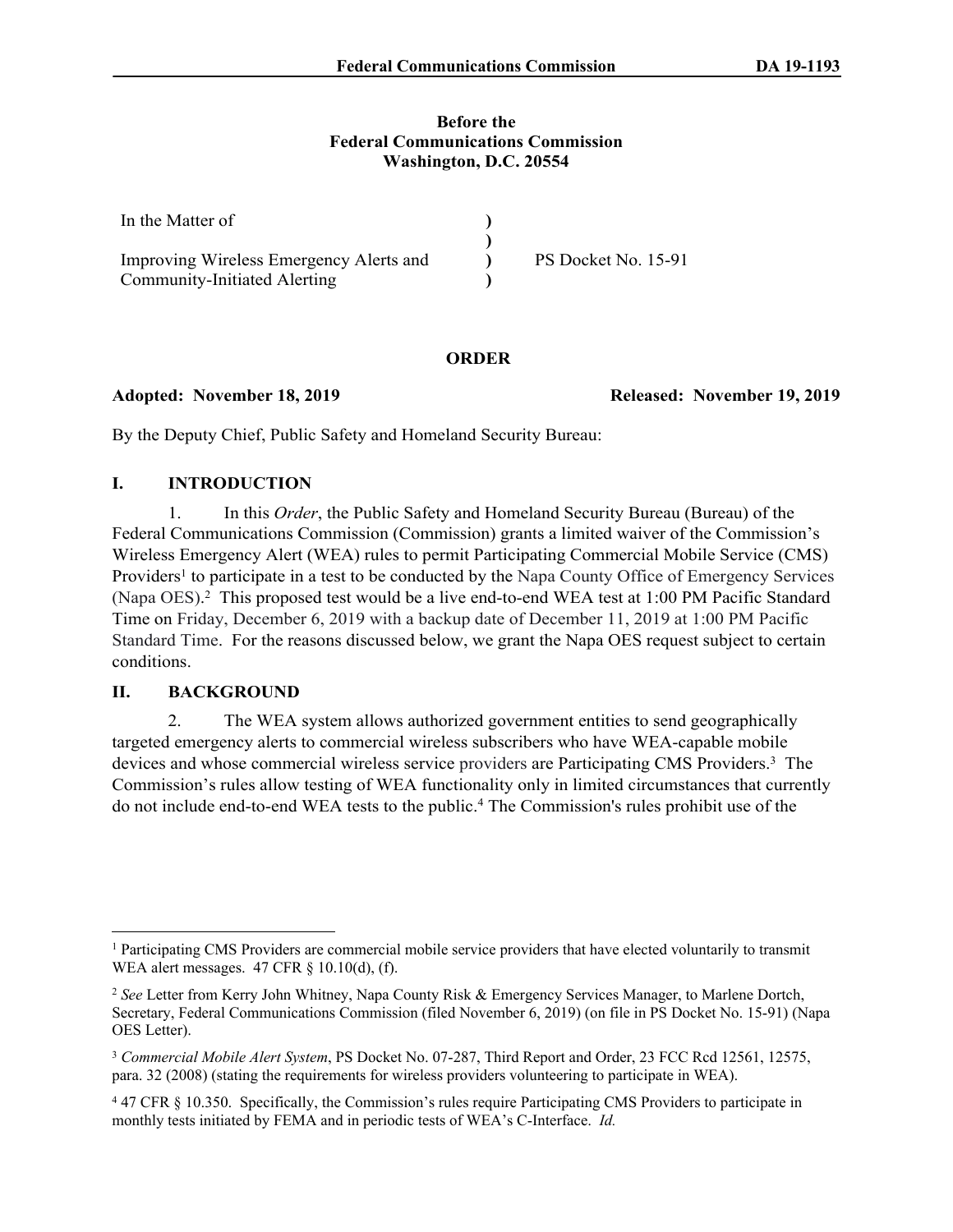WEA Attention Signal except during actual emergencies, authorized tests, and certain public service announcements.<sup>5</sup>

3. On November 1, 2016 the Commission adopted a *Report and Order* that amended the WEA testing rules to permit emergency managers to conduct end-to-end WEA tests to the public, without obtaining a waiver, to assess how WEA works within their jurisdictions.<sup>6</sup> The rules allowing such State/Local WEA Tests became effective on May 1, 2019 but the Department of Homeland Security's Federal Emergency Management Agency (FEMA), which administers the Integrated Public Alert and Warning System (IPAWS) infrastructure through which all alerts are authenticated, validated, and delivered to Participating CMS Providers, has informed the Public Safety and Homeland Security Bureau that IPAWS will not be ready to support additional features, including State/Local WEA tests, pending further necessary technical changes to IPAWS.<sup>7</sup> Accordingly, alert originators wishing to conduct end-to-end WEA tests prior to IPAWS's readiness to support State/Local WEA tests must continue to request a waiver to use existing WEA message classifications, to permit the alerts to be transmitted to the public.

4. The Napa OES Letter requests a waiver of the Commission's rules to allow Participating CMS Providers to participate in a live WEA test that will deliver a text message to the public, following a Regional Alert and Warning Functional Exercise on December 6, 2019.8 The Napa OES Letter notes that over the past two years, California has been devastated by wildfires and floods, which have led to new state alert and warning mandates and public concern about emergency warnings. 9 Consequently, Napa County OES notes, it and local and Bay Area partners are updating their mass notification plans and policies.<sup>10</sup> According to the Napa OES Letter, the purpose of the requested test is to: "assess the readiness and effectiveness of our public warning system, plans and infrastructure and to raise public awareness about our alerting capability."<sup>11</sup>

5. The requested end-to-end WEA test would target a portion of Napa County and deliver the following text message to the mobile devices of the public: "TEST message Napa County. www.countyofnapa.org/IPAWS for feedback. No other action needed."<sup>12</sup>

6. The Napa OES Letter indicates that it has notified the relevant Participating CMS Providers and will inform all emergency response agencies operating within and adjacent to Napa County, including Law Enforcement, Fire/EMS, and 911 Public Safety Answering Points (PSAPS),

8 Napa OES Letter at 1.

9 *Id.*

<sup>10</sup> *Id.*

<sup>11</sup> *Id.*

<sup>12</sup> *Id.*

 $547$  CFR § 10.520(d). The Attention Signal is a loud, attention-grabbing, two-tone audio signal that uses frequencies and sounds identical to the attention signal used by the Emergency Alerting System (EAS). *Compare* 47 CFR § 10.520 with 47 CFR § 11.31(a)(2).

<sup>6</sup> *See supra* note **Error! Bookmark not defined.**.

<sup>7</sup> *See* Public Safety & Homeland Security Bureau Announces Delay in Availability of Certain Improvements to *Wireless Emergency Alerts,* Public Notice, DA 19-534 (PSHSB June 7, 2019); *Advisory Regarding May 1 Deadline for Improvements to Wireless Emergency Alerts and Guidance for State/Local Alert Originators*, Public Notice, DA 19-358, at 2 (PSHSB Apr. 30, 2019).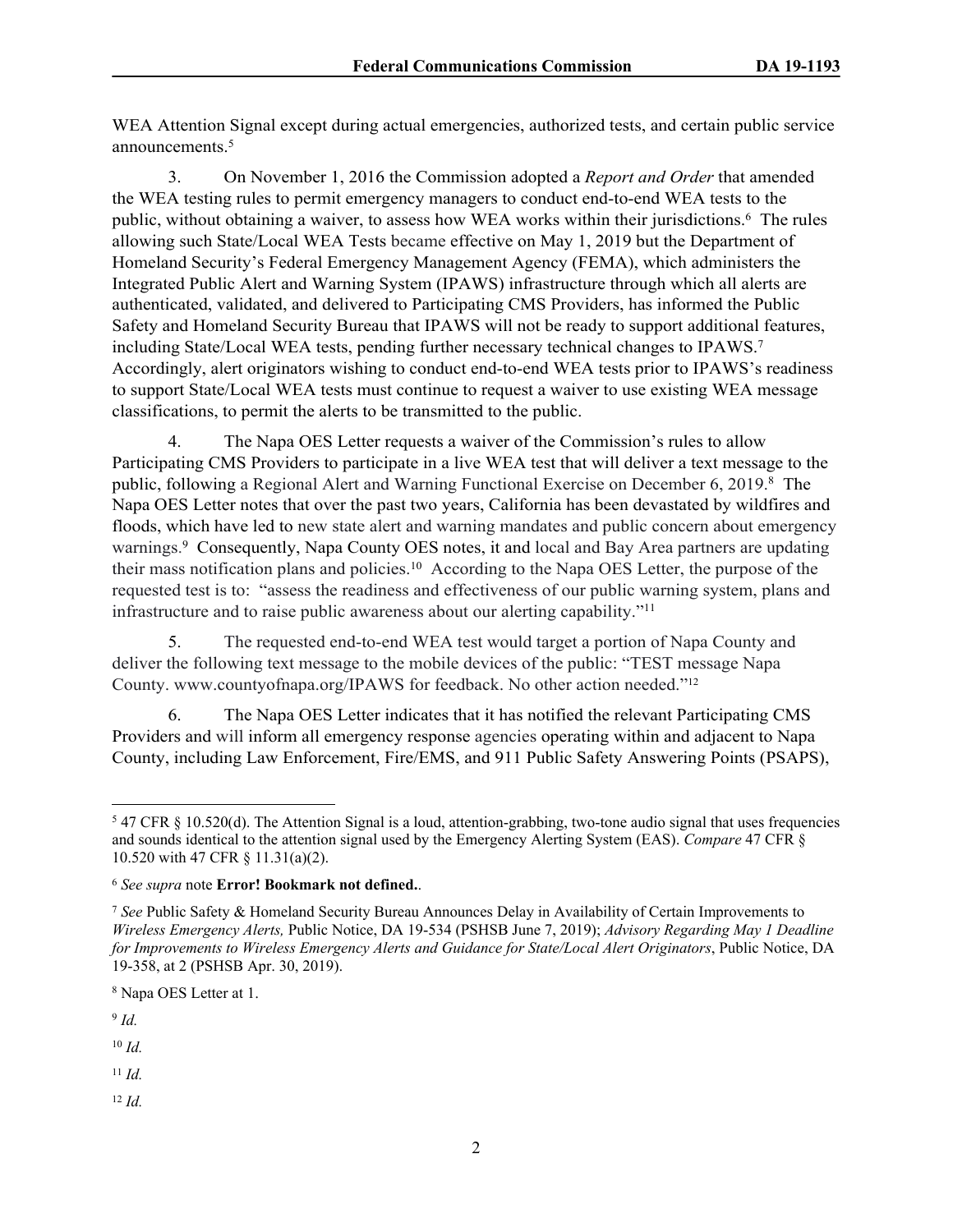to ensure that they are aware of the test and can confirm this to the public.<sup>13</sup> The Napa OES Letter describes an extensive public outreach plan that will include coordination with the public information officers of the affected local jurisdictions, local school districts and colleges, press releases, public service announcements, public messages, websites and a social media campaign.<sup>14</sup>

## **III. DISCUSSION**

7. A provision of the Commission's rules "may be waived by the Commission on its own motion or on petition if good cause therefor is shown."<sup>15</sup> The Commission may find good cause to extend a waiver, "if special circumstances warrant a deviation from the general rule and such deviation will serve the public interest."<sup>16</sup> We conclude that there is good cause to grant the Napa OES request for waiver of the WEA rules so that it may conduct its WEA end-to-end test.

8. We believe that the proposed test of the WEA system will help educate and prepare the public and will help Napa County to determine the readiness and effectiveness of Napa County's public warning system, plans, and infrastructure. Given the recent California wildfire devastations, we find waiver relief is warranted. Accordingly, we conclude that a limited waiver of the Commission's WEA rules is in the public interest.<sup>17</sup>

9. We observe, however, that the WEA test would not be in the public interest if it were presented in a manner that could lead the public to conclude that an actual alert is being transmitted, or would otherwise confuse the public.<sup>18</sup> We therefore condition this waiver upon the full implementation of the outreach plan described in the Napa OES Letter, including outreach to the public, press, and relevant government agencies, making clear that members of the public could receive multiple test messages.

10. We further condition the WEA waiver to require that the test may only be conducted on the date(s) and time referenced in the Napa OES Letter and may only be conducted for the purposes described therein. Specifically, the waiver is based on representations that:

> (1) this test is necessary to assess and validate the readiness and effectiveness of the Wireless Emergency Alert system plans and infrastructure, and to educate the public;

(2) Napa OES will coordinate information about the test with relevant Participating CMS Providers, including first responder organizations such as

<sup>14</sup> *Id.*

<sup>15</sup> 47 CFR § 1.3.

<sup>&</sup>lt;sup>13</sup> *Id.* at 2. We note the following phrase on page 2 of the Napa OES letter: "confirm to the public the WEA, EAS and NOAA Weather Radio message is a test." We believe this reference to EAS and NOAA Weather Radio is a scrivener's error. There was a proposal to test the Emergency Alert System and NOAA Weather Radio in a previous Napa OES letter dated October 26, 2019. That letter, however, was superseded by the November 6, 2019 letter which clearly indicates that Napa OES intends only a WEA test.

<sup>16</sup> *See Northeast Cellular Telephone Co. v. FCC*, 897 F.2d 1164, 1166 (D.C. Cir. 1990) (*citing WAIT Radio v. FCC*, 418 F.2d 1153, 1159 (D.C. Cir. 1969), *aff'd*, 459 F.2d 1203 (1973), *cert. denied*, 409 U.S. 1027 (1972)).

<sup>&</sup>lt;sup>17</sup> This waiver does not extend to any other circumstances, dates or times involving the transmission of the WEA Attention Signal.

<sup>18</sup> For example, transmitting a WEA test message without first informing emergency responders, such as 9-1-1 call centers, and the public about the test, could predictably result in confusion or panic.